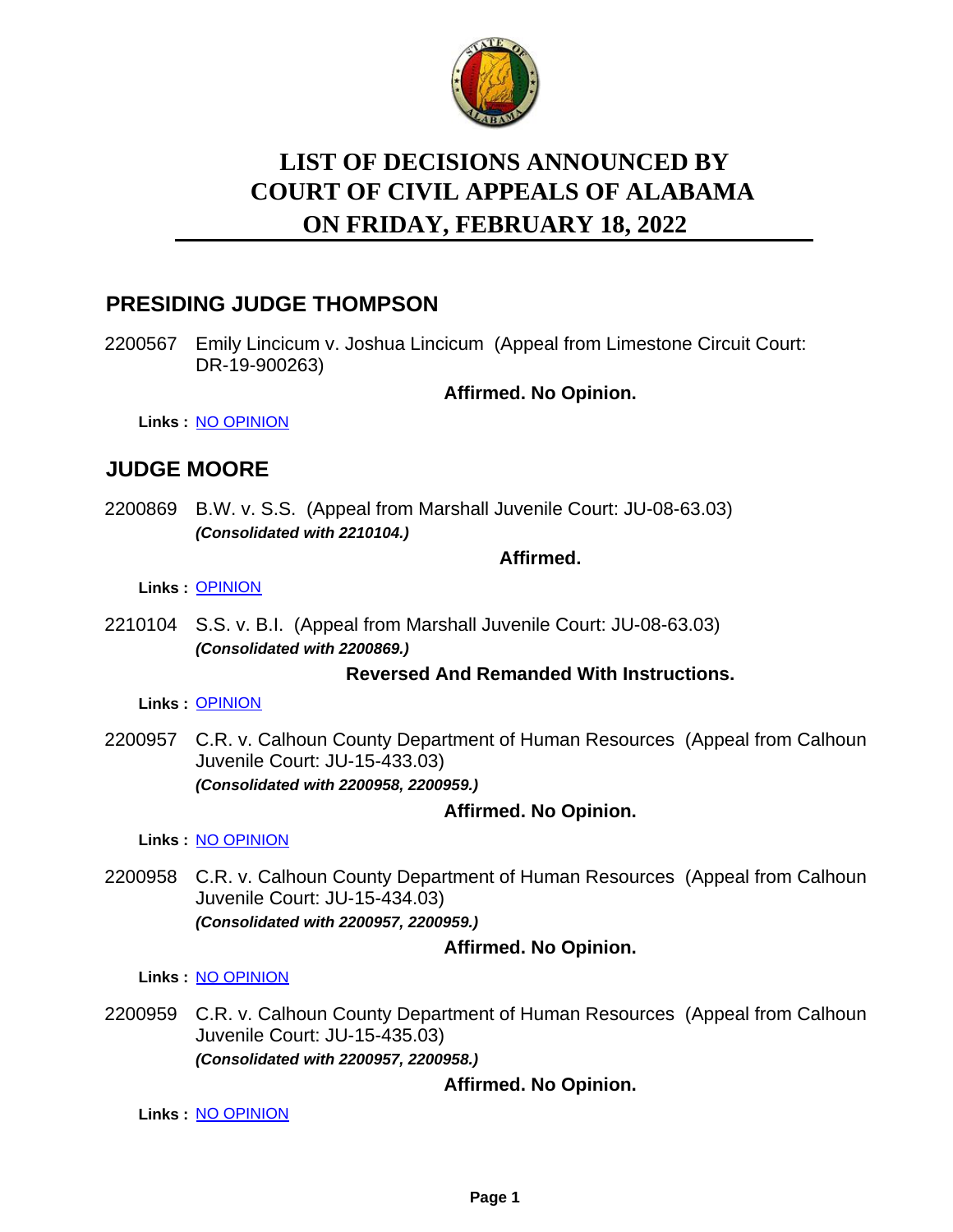# **JUDGE HANSON**

2200702 E.P. v. L.B.S., R.C.S., Sr., and C.S. (Appeal from Etowah Juvenile Court: JU-21-16.01)

#### **Affirmed. No Opinion.**

**Links :** [NO OPINION](https://acis.alabama.gov/displaydocs.cfm?no=1120828&event=69N0NDC94)

2200746 K.H. v. Limestone County Dept of Human Resources (Appeal from Limestone Juvenile Court: JU-20-172.02) *(Consolidated with 2200747, 2200748.)*

#### **Reversed And Remanded.**

**Links :** [OPINION](https://acis.alabama.gov/displaydocs.cfm?no=1120825&event=69N0NDBPN)

2200747 K.H. v. Limestone County Dept of Human Resources (Appeal from Limestone Juvenile Court: JU-20-178.02) *(Consolidated with 2200746, 2200748.)*

#### **Reversed And Remanded.**

**Links :** [OPINION](https://acis.alabama.gov/displaydocs.cfm?no=1120825&event=69N0NDBPN)

2200748 K.H. v. Limestone County Dept of Human Resources (Appeal from Limestone Juvenile Court: JU-20-179.02) *(Consolidated with 2200746, 2200747.)*

#### **Reversed And Remanded.**

**Links :** [OPINION](https://acis.alabama.gov/displaydocs.cfm?no=1120825&event=69N0NDBPN)

# **JUDGE FRIDY**

2200570 Zachariah Cowart v. Misty Cowart (Appeal from Mobile Circuit Court: DR-15-900031)

#### **Appeal Dismissed.**

**Links :** [OPINION](https://acis.alabama.gov/displaydocs.cfm?no=1120823&event=69N0NDBJO)

2200609 Black Warrior Riverkeeper, Inc. v. Alabama Department of Environmental Management, Alabama Environmental Management Commission, and Metalplate Galvanizing, L.P. (Appeal from Montgomery Circuit Court: CV-20-900845)

#### **Affirmed.**

**Links :** [OPINION](https://acis.alabama.gov/displaydocs.cfm?no=1120824&event=69N0NDBMW)

2200706 C.D. v. T.P. (Appeal from Jefferson Juvenile Court: JU-18-1845.01) **Affirmed. No Opinion.**

**Links :** [NO OPINION](https://acis.alabama.gov/displaydocs.cfm?no=1120829&event=69N0NDCBJ)